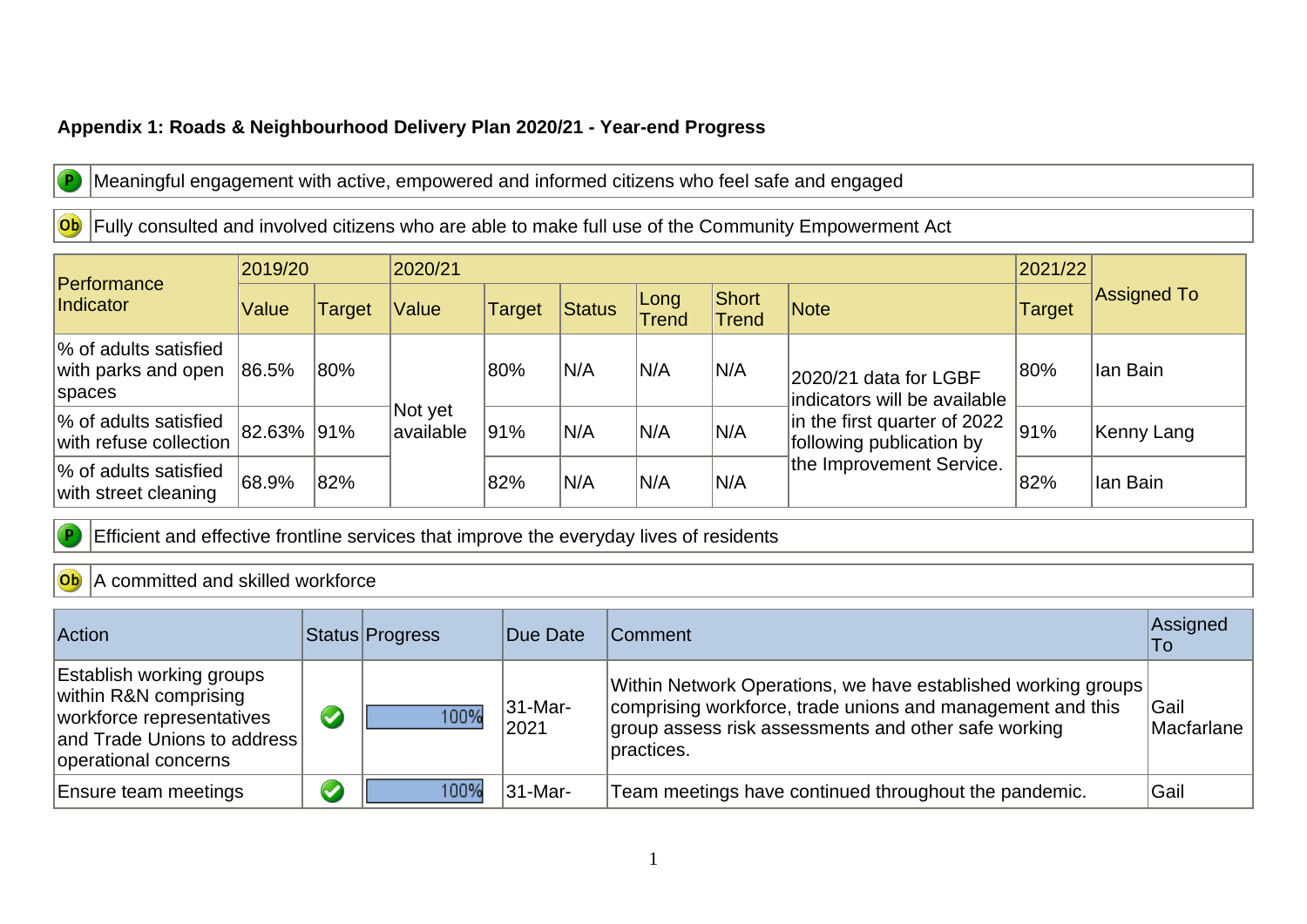| Action                                                             | Status Progress | Due Date | <b>Comment</b> | Assigned<br>'To |
|--------------------------------------------------------------------|-----------------|----------|----------------|-----------------|
| continue to take place<br>virtually as a result of the<br>pandemic |                 | 2021     |                | Macfarlane      |

Ob Sustainable and attractive local communities

|                                                              | 2019/20         |                 | 2020/21              |               |               |                      |                              |                                                                                      | 2021/22       |                             |
|--------------------------------------------------------------|-----------------|-----------------|----------------------|---------------|---------------|----------------------|------------------------------|--------------------------------------------------------------------------------------|---------------|-----------------------------|
| Performance<br>Indicator                                     | Value           | Target          | Value                | <b>Target</b> | <b>Status</b> | Long<br><b>Trend</b> | <b>Short</b><br><b>Trend</b> | <b>Note</b>                                                                          | <b>Target</b> | <b>Assigned To</b>          |
| Tonnage of<br>biodegradable<br>municipal waste<br>landfilled | 13,790          | 12,000          | Not yet<br>available | 13,300        | N/A           | N/A                  | N/A                          | Not yet available                                                                    | <b>TBC</b>    | Kenny Lang; John<br>Sartain |
| % Residents<br>satisfied with roads<br>maintenance           | 41%             | 41%             | 46%                  | 41.5%         | $\bullet$     | $\bigcap$            | ⇑                            | Target met and<br>satisfaction rate is up on<br>the previous year's figure.          | 42%           | <b>Karen Connelly</b>       |
| Cost of parks & open<br>spaces per 1,000<br>population £     |                 | £44,181 £38,000 |                      | £38,000 N/A   |               | N/A                  | N/A                          |                                                                                      |               | £41,500 lan Bain            |
| Net waste collection<br>cost per premises                    | £46.92          | £55.80          | Not yet              | £55.80        | N/A           | N/A                  | N/A                          | 2020/21 data for LGBF<br>indicators will be available                                | TBC           | Kenny Lang                  |
| Net waste disposal<br>cost per premises                      | £117.80 £134.00 |                 | available            | £134.00 N/A   |               | N/A                  | N/A                          | in the first quarter of 2022<br>following publication by<br>the Improvement Service. | <b>TBC</b>    | Kenny Lang                  |
| Net cost of street<br>cleaning per 1,000<br>population £     |                 | £23,434 £19,500 |                      | £19,500 N/A   |               | N/A                  | N/A                          |                                                                                      |               | £21,500 Ian Bain            |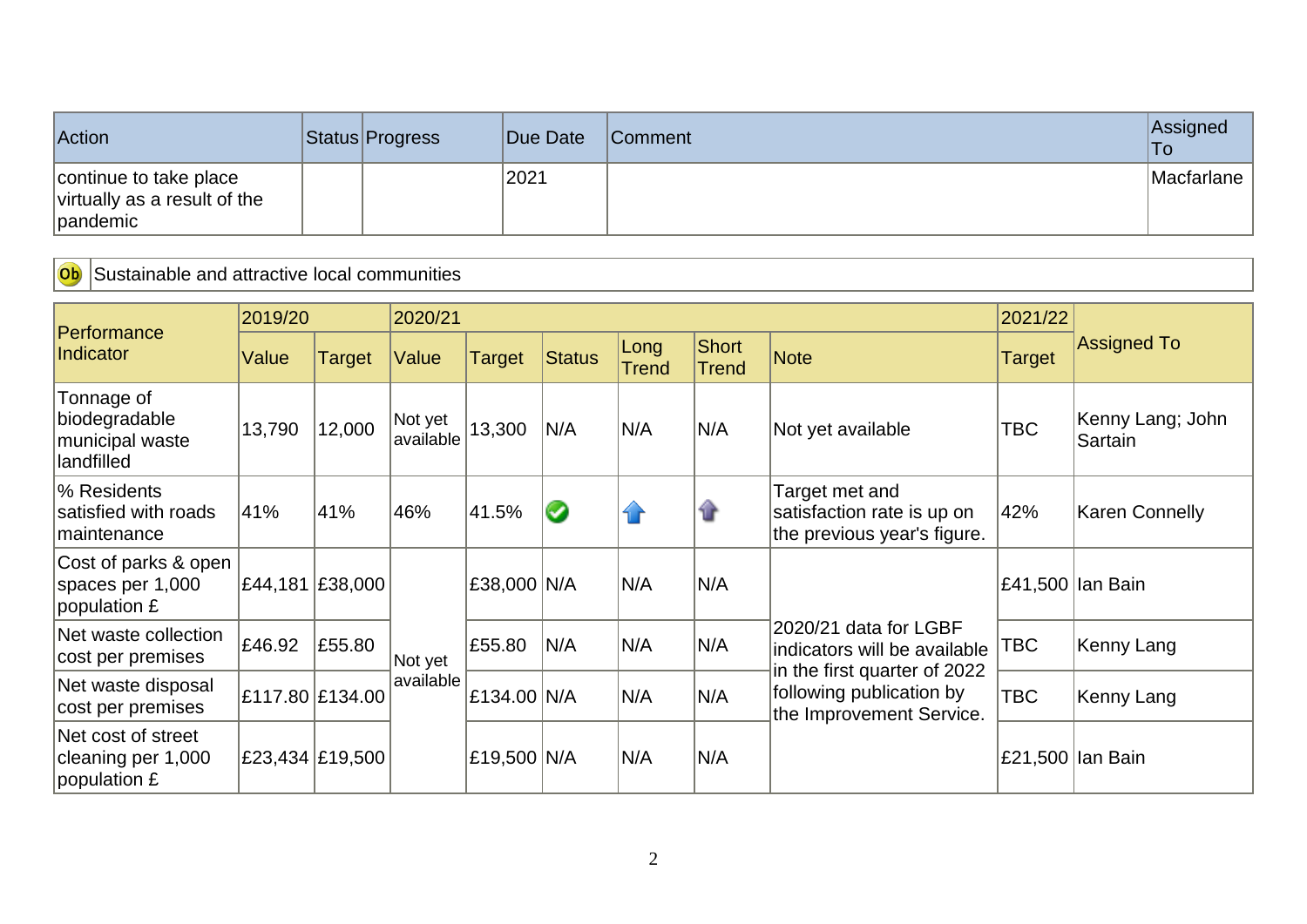| Performance                                                                               | 2019/20      |                                | 2020/21                     |                          |               |               |                              |                                                                                                                                     | 2021/22       |                                     |
|-------------------------------------------------------------------------------------------|--------------|--------------------------------|-----------------------------|--------------------------|---------------|---------------|------------------------------|-------------------------------------------------------------------------------------------------------------------------------------|---------------|-------------------------------------|
| Indicator                                                                                 | Value        | <b>Target</b>                  | Value                       | <b>Target</b>            | <b>Status</b> | Long<br>Trend | <b>Short</b><br><b>Trend</b> | <b>Note</b>                                                                                                                         | <b>Target</b> | <b>Assigned To</b>                  |
| <b>Street Cleanliness</b><br>Index - % Clean                                              | 91.5         | 92.6                           | Not yet<br>available        | 92.8                     | N/A           | N/A           | N/A                          | Data for this indicator is<br>sourced from Keep<br><b>Scotland Beautiful</b><br>(LEAMS) which is<br>available in July each<br>year. | 93            | llan Bain                           |
| Road maintenance<br>cost per kilometre £                                                  | .00          | £11,435 £14,000 Not yet<br>00. | available .00               | $ \text{\pounds}14,000 $ | N/A           | N/A           | N/A                          | Not yet available                                                                                                                   |               | Derek Barr;<br>Raymond Walsh        |
| % of Class A roads<br>that should be<br>considered for<br>maintenance<br>treatment 10-12  | 25.27%       | 24%                            | Not yet<br>$\frac{1}{24\%}$ |                          | N/A           | N/A           | N/A                          | Not yet available                                                                                                                   | 24%           | Derek Barr;<br>Raymond Walsh        |
| % of Class B roads<br>that should be<br>considered for<br>Imaintenance<br>treatment 10-12 | 21.36% 24.5% |                                | Not yet<br>available        | 24.5%                    | N/A           | N/A           | N/A                          | Not yet available                                                                                                                   | 24.5%         | Derek Barr;<br><b>Raymond Walsh</b> |
| % of Class C roads<br>that should be<br>considered for<br>maintenance<br>treatment 10-12  | 31.33%       | 30%                            | Not yet<br>available        | 30%                      | N/A           | N/A           | N/A                          | Not yet available                                                                                                                   | 30%           | Derek Barr;<br><b>Raymond Walsh</b> |
| % of unclassified<br>roads that should be<br>considered for                               | 33.34%       | 37%                            | Not yet<br>available        | 37%                      | N/A           | N/A           | N/A                          | Not yet available                                                                                                                   | <b>TBC</b>    | Derek Barr;<br><b>Raymond Walsh</b> |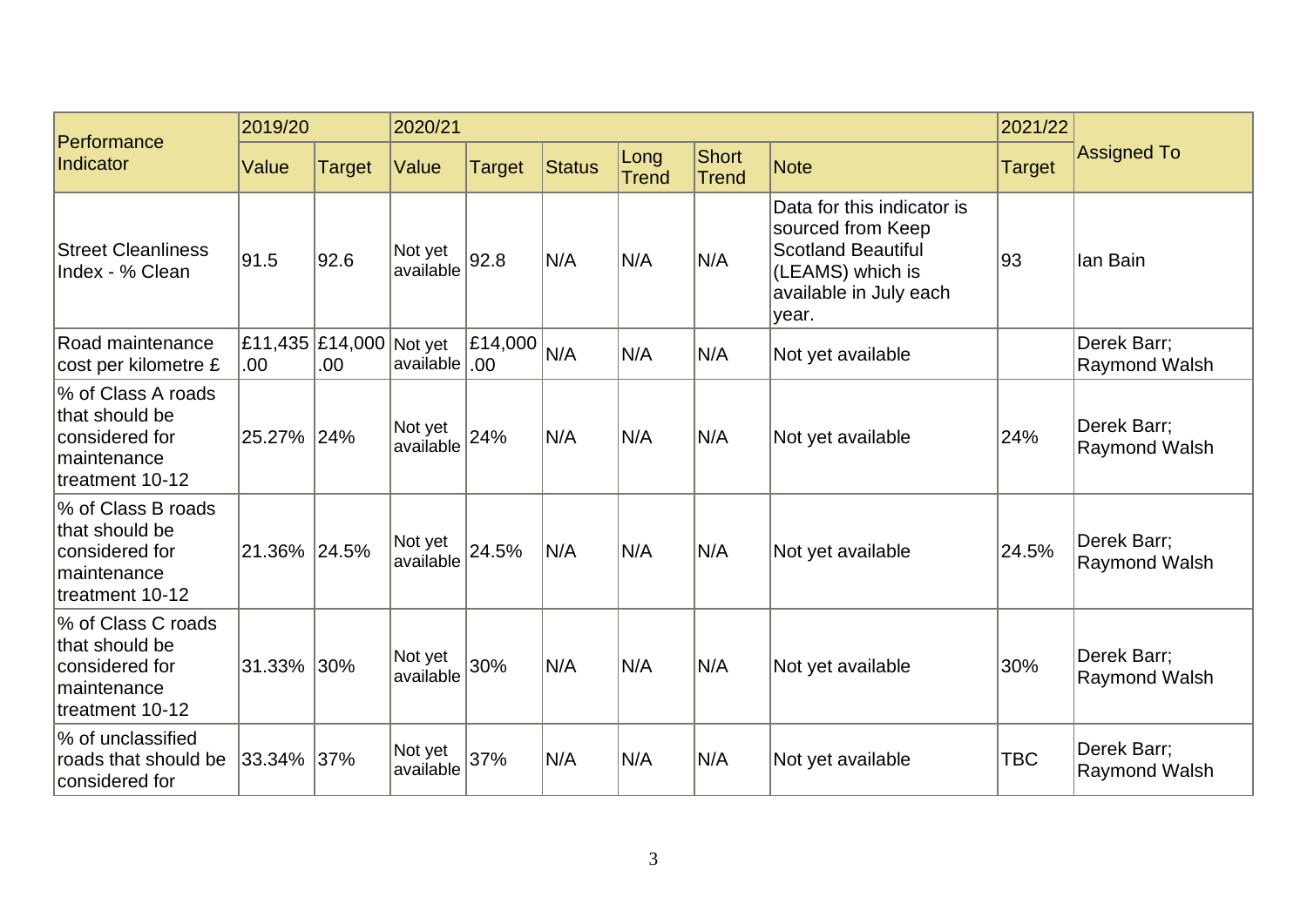| Performance                                                 | 2019/20    |               | 2020/21              |               |               |                      |                       |                                                                                                                                                                                                                                                                                                                                          | 2021/22       |                              |  |
|-------------------------------------------------------------|------------|---------------|----------------------|---------------|---------------|----------------------|-----------------------|------------------------------------------------------------------------------------------------------------------------------------------------------------------------------------------------------------------------------------------------------------------------------------------------------------------------------------------|---------------|------------------------------|--|
| Indicator                                                   | Value      | <b>Target</b> | Value                | <b>Target</b> | <b>Status</b> | Long<br><b>Trend</b> | Short<br><b>Trend</b> | Note                                                                                                                                                                                                                                                                                                                                     | <b>Target</b> | <b>Assigned To</b>           |  |
| maintenance<br>treatment                                    |            |               |                      |               |               |                      |                       |                                                                                                                                                                                                                                                                                                                                          |               |                              |  |
| % of total household<br>waste that is<br>recycled           | 44.78% 55% |               | Not yet<br>available | 58%           | N/A           | N/A                  | N/A                   | Year-end data is expected<br>by end of May 2021 and is<br>dependent on timeous<br>returns from numerous<br>contractors. Quarterly data<br>confirms that COVID-19<br>has severely impacted our<br>performance largely due to<br>pausing our brown bin<br>collection and the closure<br>of our Civic Amenity sites<br>during the pandemic. | 60%           | Kenny Lang; John<br>Sartain  |  |
| % of all street light<br>repairs completed<br>within 7 days | 97.5%      | 99%           | Not yet<br>available | 99%           | N/A           | N/A                  | N/A                   | Not yet available                                                                                                                                                                                                                                                                                                                        | 99%           | Derek Barr;<br>Raymond Walsh |  |

| Action                                                                                               |                      | Status Progress | Due Date              | <b>Comment</b>                                                                                                                                 | Assigned To |
|------------------------------------------------------------------------------------------------------|----------------------|-----------------|-----------------------|------------------------------------------------------------------------------------------------------------------------------------------------|-------------|
| Finalise a food growing strategy<br>for West Dunbartonshire                                          | $\blacklozenge$      | 100%            | $ 31 - Mar -$<br>2021 | Food Growing Strategy has now been formally adopted<br>and a working group has been set up to deliver actions<br>associated with the strategy. | Ian Bain    |
| Finalise the delivery of a suitable<br>new allotment site with provision<br>for 40 traditional plots | $\blacktriangledown$ | 100%            | $ 31 - Mar -$<br>2021 | Sites have been developed at Whitecrook and Melfort<br>Park.                                                                                   | llan Bain   |
| Appoint a bio-diversity officer                                                                      | $\blacktriangledown$ | 100%            | $ 31 - Mar -$         | Biodiversity Officer appointed February 2021.                                                                                                  | llan Bain   |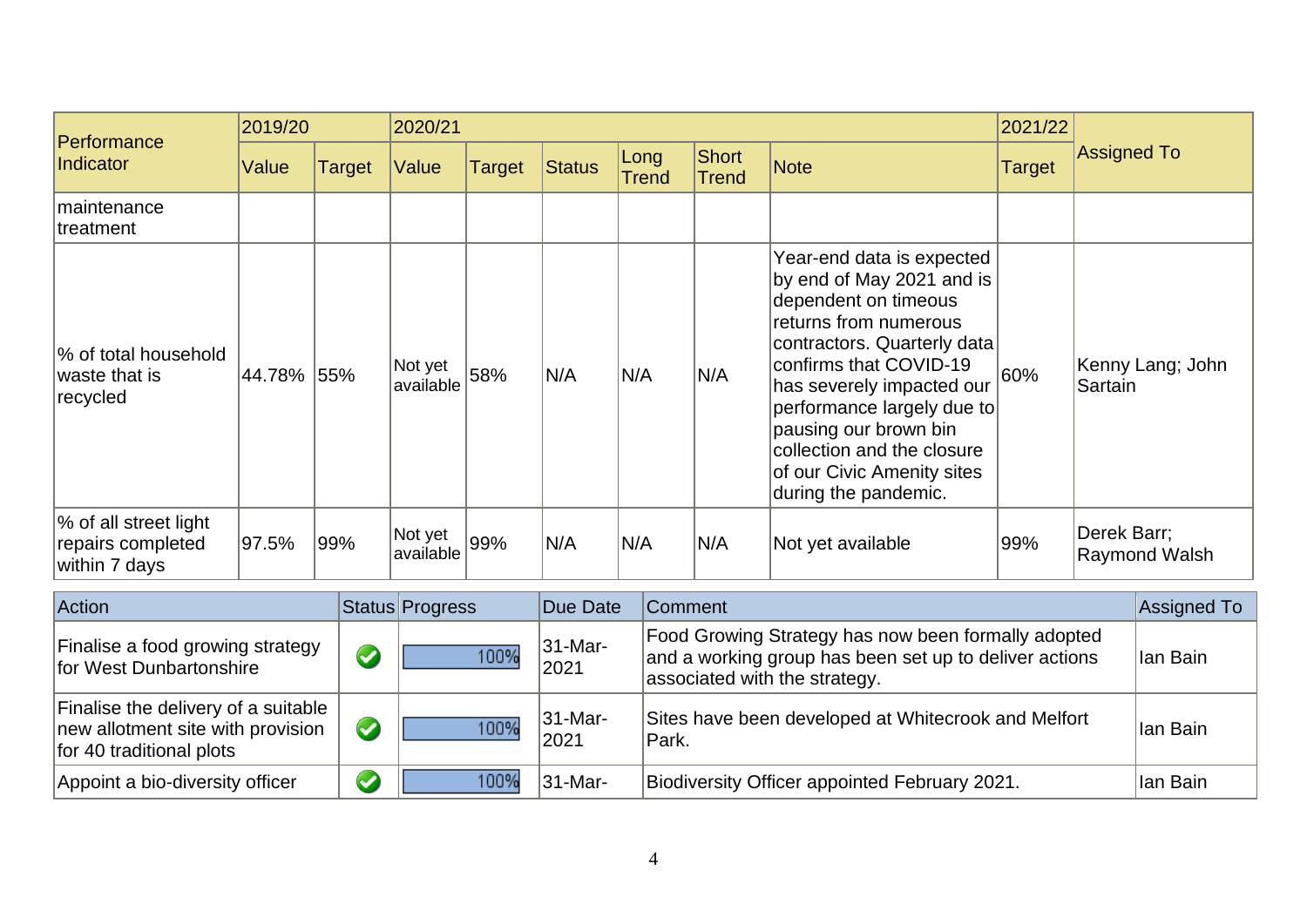| Action                                                                                                                                                            |           | Status Progress | <b>Due Date</b> | Comment                                                                                                                                                                                                                                                                                                                                                                                                                                                       | Assigned To               |
|-------------------------------------------------------------------------------------------------------------------------------------------------------------------|-----------|-----------------|-----------------|---------------------------------------------------------------------------------------------------------------------------------------------------------------------------------------------------------------------------------------------------------------------------------------------------------------------------------------------------------------------------------------------------------------------------------------------------------------|---------------------------|
|                                                                                                                                                                   |           |                 | 2021            |                                                                                                                                                                                                                                                                                                                                                                                                                                                               |                           |
| Develop more areas of<br>biodiversity that do not require<br>weed control                                                                                         | $\bullet$ | 100%            | 31-Mar-<br>2021 | A further 25,000m2 of open space grass has been<br>identified for improved biodiversity.                                                                                                                                                                                                                                                                                                                                                                      | lan Bain                  |
| Introduce a shared management<br>model for Fleet & Waste                                                                                                          | $\bullet$ | 100%            | 31-Mar-<br>2021 | The Shared Fleet & Waste Manager commenced 1 April<br>2020.                                                                                                                                                                                                                                                                                                                                                                                                   | <b>Gail</b><br>Macfarlane |
| Develop a business case and<br>implementation plan for further<br>collaboration within Roads &<br>Neighbourhood                                                   | $\bullet$ | 100%            | 31-Mar-<br>2021 | We have continued to explore opportunities for further<br>sharing and to address resilience issues, an interim shared<br>management model is currently in place.                                                                                                                                                                                                                                                                                              | Gail<br>Macfarlane        |
| Review the implications of The<br>Transport (Scotland) Act 2019<br>for West Dunbartonshire and<br>identify any specific actions in<br>response to the legislation | $\bullet$ | 100%            | 31-Mar-<br>2021 | Due to ongoing consultations by the Scottish Government<br>with local authorities, the impacts and implications of the<br>Act can't yet be fully assessed. So while we have<br>completed everything within our scope this year, this<br>action will need to be continued next year when the<br>Scottish Government complete consultation and issue<br>definitive guidance on the application of the Act.                                                      | Raymond<br>Walsh          |
| Review the implications of the<br>National Transport Strategy for<br>West Dunbartonshire and reflect<br>the outcomes in our local<br>strategy                     |           | 50%             | 31-Mar-<br>2021 | The Scottish Government's National Transport Strategy<br>informs the Regional and Local transport strategies. There<br>was a delay in the Scottish Government issuing the NTS<br>which has impacted on our timescales. The service has<br>attended information sessions on the NTS and although<br>guidance has not yet been received, work that is being<br>programmed for delivery in 21/22 reflects the strategy.<br>This action will continue in 2021/22. | Raymond<br>Walsh          |
| Develop the Roads Costing<br>System and deliver the<br>implementation plan                                                                                        | $\bullet$ | 100%            | 31-Mar-<br>2021 | Greenspace have set up a costing system utilising the<br>minor civils framework.                                                                                                                                                                                                                                                                                                                                                                              | lan Bain                  |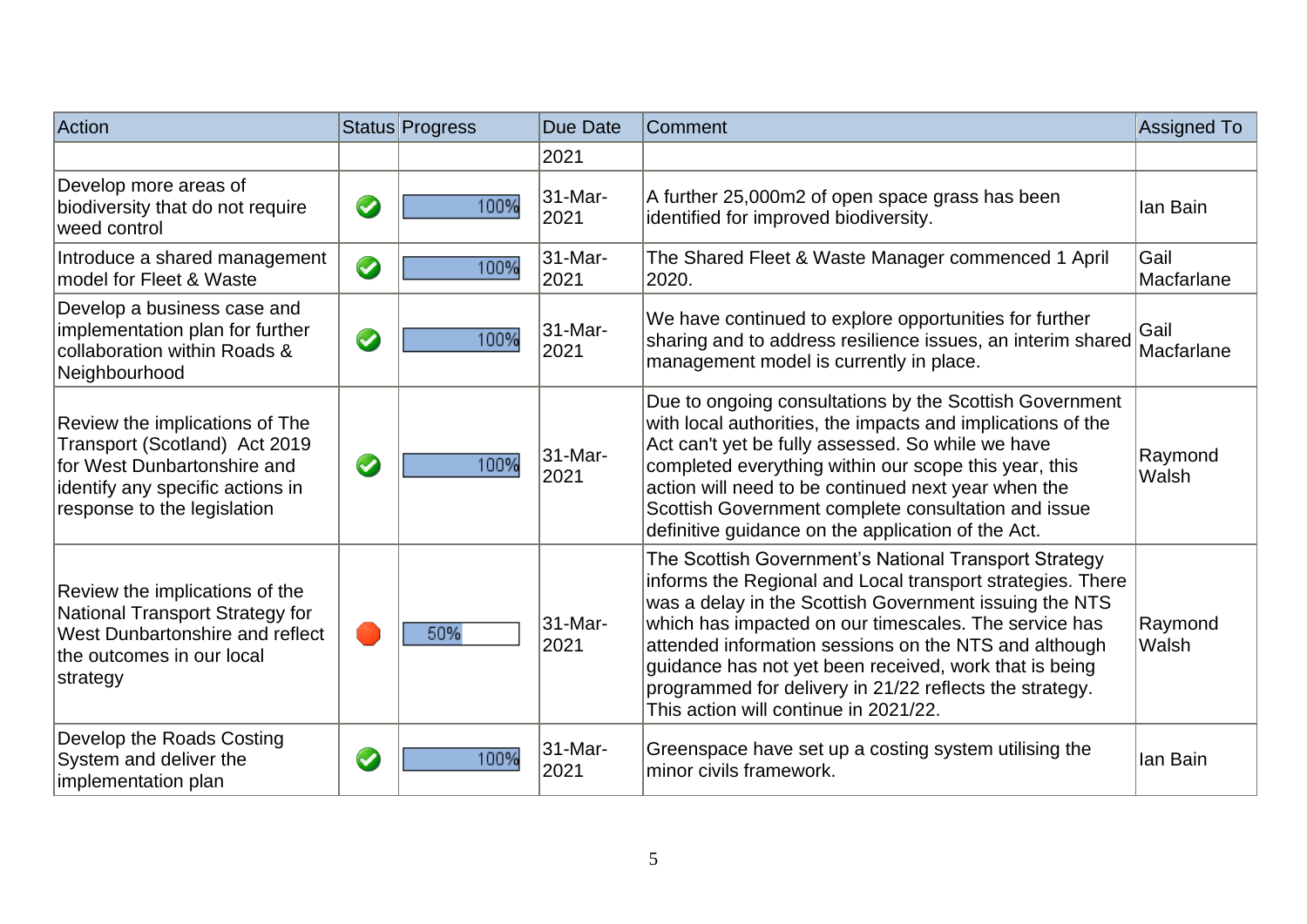| Action                                                                                                                                                                                                                                            |           | Status Progress | Due Date        | Comment                                                                                                                                                                                                                                                                                                                                        | Assigned To      |
|---------------------------------------------------------------------------------------------------------------------------------------------------------------------------------------------------------------------------------------------------|-----------|-----------------|-----------------|------------------------------------------------------------------------------------------------------------------------------------------------------------------------------------------------------------------------------------------------------------------------------------------------------------------------------------------------|------------------|
| Continue to collaborate with the<br>Scottish Government re funding<br>for the transition to electric<br>vehicle fleet and identify<br>opportunities for electric vehicle<br>charging points                                                       | $\bullet$ | 100%            | 31-Mar-<br>2021 | Procurement of electric vehicle charging points completed.<br>We will continue to collaborate with the Scottish<br>Government.                                                                                                                                                                                                                 | Raymond<br>Walsh |
| Progress the Gruggies Burn flood<br>alleviation scheme site<br>investigation and design<br>development                                                                                                                                            |           | 80%             | 31-Mar-<br>2021 | COVID-19 has delayed progress. Site investigation is<br>complete and options have been developed. Options<br>appraisal and consultation will now be commenced.                                                                                                                                                                                 | Raymond<br>Walsh |
| Review the proposed actions and<br>interventions arising from the<br><b>River Leven flood study</b>                                                                                                                                               | $\bullet$ | 100%            | 31-Mar-<br>2021 | We have passed the outcomes of the study to SEPA for<br>their consideration. We await their response and will action<br>accordingly.                                                                                                                                                                                                           | Raymond<br>Walsh |
| Participate in the Loch Lomond<br>flood study                                                                                                                                                                                                     | $\bullet$ | 100%            | 31-Mar-<br>2021 | We continue to attend meetings when convened by the<br>lead authority (Loch Lomond National Park Authority).                                                                                                                                                                                                                                   | Raymond<br>Walsh |
| Continue to work collaboratively<br>with Argyle & Bute and<br>Inverclyde Councils to develop a<br>best value proposal for procuring<br>the reception, transportation,<br>treatment and compliant disposal<br>of biodegradable municipal<br>lwaste | $\bullet$ | 100%            | 31-Mar-<br>2021 | Residual waste contract now concluded and being<br>evaluated as of March 2021 with award in April 2021.                                                                                                                                                                                                                                        | Kenny Lang       |
| Liaise with Zero Waste Scotland<br>to establish the governmental<br>support that may be available to<br>assist Councils in achieving an<br>affordable and compliant solution<br>for the treatment of                                              | $\bullet$ | 100%            | 31-Mar-<br>2021 | The three Council's are currently working with Zero Waste<br>Scotland on the options that are available to secure a cost<br>effective waste treatment solution in advance of the 2025<br>BMW to landfill ban. Financial support of infrastructure has<br>been announced by the Scottish Government. West<br>Dunbartonshire will bid into this. | Kenny Lang       |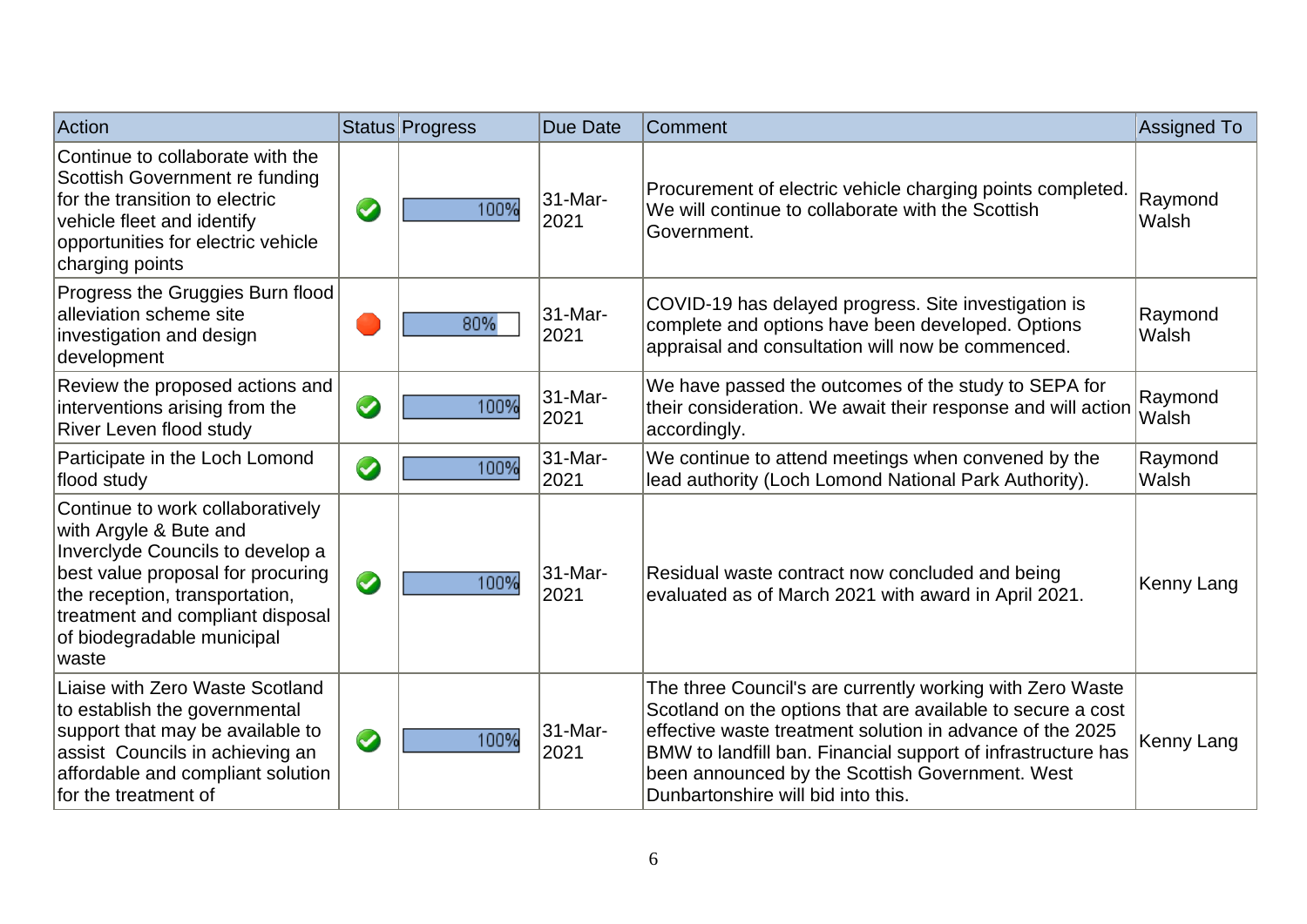| Action                                                                                                                                                                                                                                                    |            | Status Progress | Due Date        | Comment                                                                                                                                                                                                                                                                                                                                                       | Assigned To |
|-----------------------------------------------------------------------------------------------------------------------------------------------------------------------------------------------------------------------------------------------------------|------------|-----------------|-----------------|---------------------------------------------------------------------------------------------------------------------------------------------------------------------------------------------------------------------------------------------------------------------------------------------------------------------------------------------------------------|-------------|
| biodegradable municipal waste                                                                                                                                                                                                                             |            |                 |                 |                                                                                                                                                                                                                                                                                                                                                               |             |
| Produce a business case for the<br>development of a waste transfer<br>station within the Council's<br>boundary in order to improve the<br>Council's ability to access waste<br>treatment facilities in central<br>Scotland                                | $\bigcirc$ | 100%            | 31-Mar-<br>2021 | The first phase of the business case has been completed<br>and capital funding approved within the 10 year capital<br>programme to complete the feasibility study.                                                                                                                                                                                            | Kenny Lang  |
| Review the implications of the<br>delay to the introduction of the<br><b>Scottish Government's Deposit</b><br>Return Scheme and as a strategy<br>is developed, reflect when this<br>may be introduced                                                     | $\bigcirc$ | 100%            | 31-Mar-<br>2021 | DRS will be introduced in July 2022, the fit for future<br>review has captured this and a service evaluation is<br>planned following assessment of the impact of the<br>scheme. Zero Waste Scotland has provided indicative<br>modelling scenarios for the Council.                                                                                           | Kenny Lang  |
| Produce a revised service<br>delivery model that reflects the<br>predicted reduction in the<br>quantities of plastic bottles, glass<br>bottles and metal drinks cans as<br>a result of the planned<br>introduction of a national deposit<br>return scheme |            | 50%             | 31-Mar-<br>2021 | Guidance from Scottish Government and start date<br>delayed due to COVID-19. Linked to R&N/20-21/W&F/018<br>a review of service delivery will be undertaken following<br>the introduction of DRS based on actual volume<br>reductions. This will be included in our bid to the Scottish<br>Government funding. This action will be taken forward in<br>21/22. | Kenny Lang  |
| Seek Committee approval to trial<br>an alternative service delivery<br>model that is compliant with the<br>revised Code of Practice on<br>household recycling due from<br>Zero Waste Scotland                                                             |            | 0%              | 31-Mar-<br>2021 | Delayed by COVID-19. The service delivery model will<br>reflect Scottish Government guidance. This action will<br>progress in tandem with R&N/20-21/W&F/019.                                                                                                                                                                                                  | Kenny Lang  |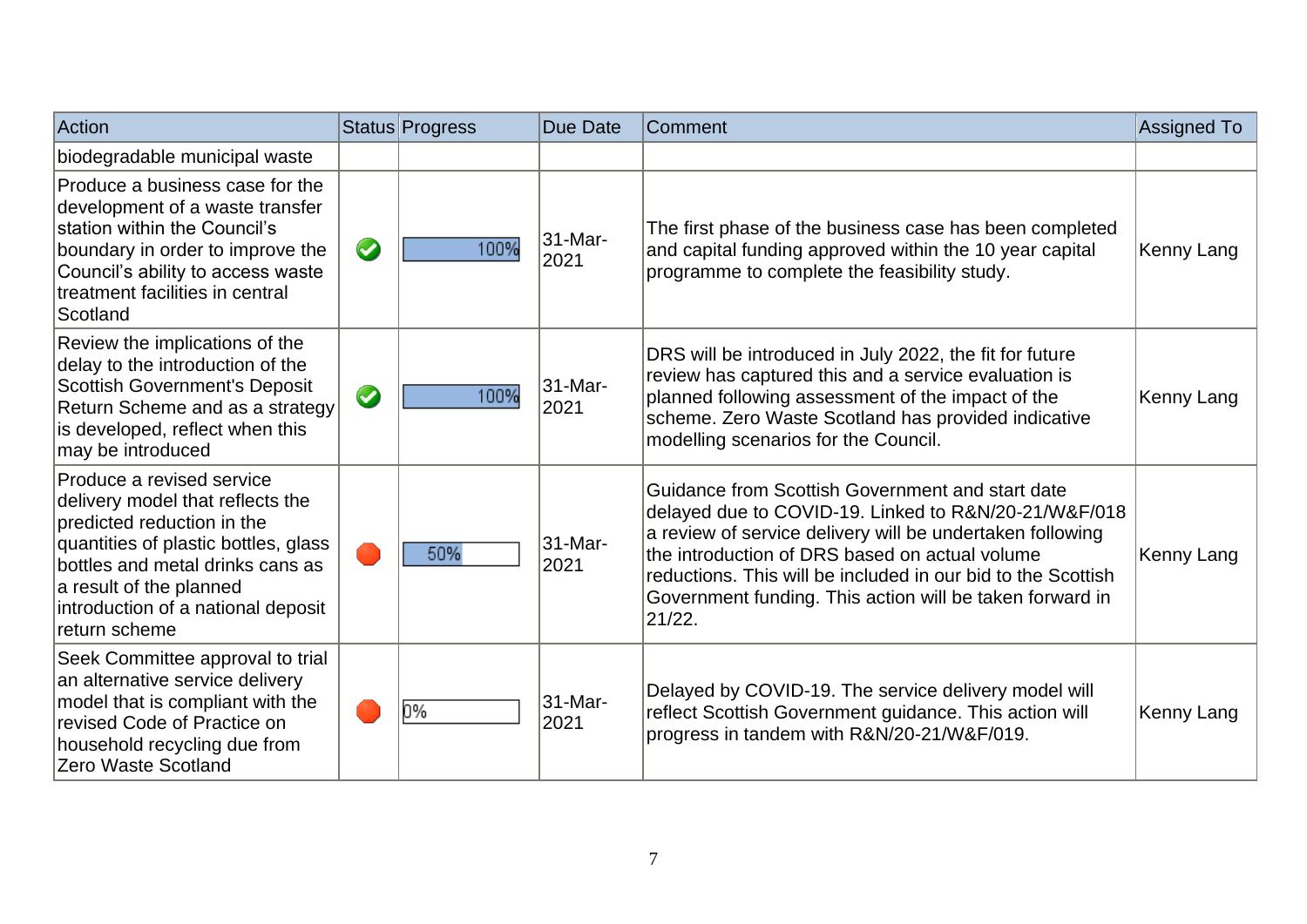| Action                                                                                                                                                                                                                                                                    |                      | Status Progress | Due Date        | <b>Comment</b>                                                                                                                                                                                                                                                                                                      | Assigned To |
|---------------------------------------------------------------------------------------------------------------------------------------------------------------------------------------------------------------------------------------------------------------------------|----------------------|-----------------|-----------------|---------------------------------------------------------------------------------------------------------------------------------------------------------------------------------------------------------------------------------------------------------------------------------------------------------------------|-------------|
| Continue our current recycling<br>promotional campaigns designed<br>to encourage households to<br>maximise their use of the<br>Council's current kerbside<br>recycling services                                                                                           | $\blacktriangledown$ | 100%            | 31-Mar-<br>2021 | Due to COVID-19, promotion has been limited to social<br>media engagement developed with Corporate<br>Communications.<br>Funding to enhance our current communications,<br>promotions and publicity campaigns will be sought from<br>the Scottish Government funding to support promotion of<br>the Waste Strategy. | Kenny Lang  |
| Drawing from our Fleet Strategy,<br>contribute to the development of<br>a Climate Change Strategy to<br>ensure conversion of the current<br>diesel powered vehicle fleet to a<br>llow /zero emissions vehicle fleet<br>is implemented in a planned and<br>sustainable way | $\bullet$            | 100%            | 31-Mar-<br>2021 | Funding was received from Switched On Fleets which has<br>funded a number of electric vehicles and charging points<br>at the depot. The Fleet Strategy is being refreshed to<br>reflect the aims of the Climate Change Strategy and it is<br>anticipated a further electrification of the fleet.                    | Kenny Lang  |

| <b>Risk</b>                                                         | <b>Current Risk</b><br><b>Matrix</b>      | Note                                                                                                                                                                                                                      | <b>Target Risk</b><br>Matrix | Assigned<br>To:             |
|---------------------------------------------------------------------|-------------------------------------------|---------------------------------------------------------------------------------------------------------------------------------------------------------------------------------------------------------------------------|------------------------------|-----------------------------|
| Challenge to delivery of<br>burial and cremation<br><b>Services</b> | ellhood<br>$\overline{\bigcap}$<br>Impact | We have a mass fatalities and pandemic action plan. This will mitigate the<br>impact of any challenges to the burial and cremation services. We have<br>completed extensions to Dumbarton and North Dalnottar cemeteries. | elihood<br>Impact            | llan Bain                   |
| Impact of major adverse<br>weather incidents on<br><b>Services</b>  | ष्ठ<br>.<br>''<br>Impact                  | The Business Continuity Plan would come into effect in the event of a<br>major adverse weather incident.                                                                                                                  | elihood<br>Impact            | Ian Bain;<br> Kenny<br>Lang |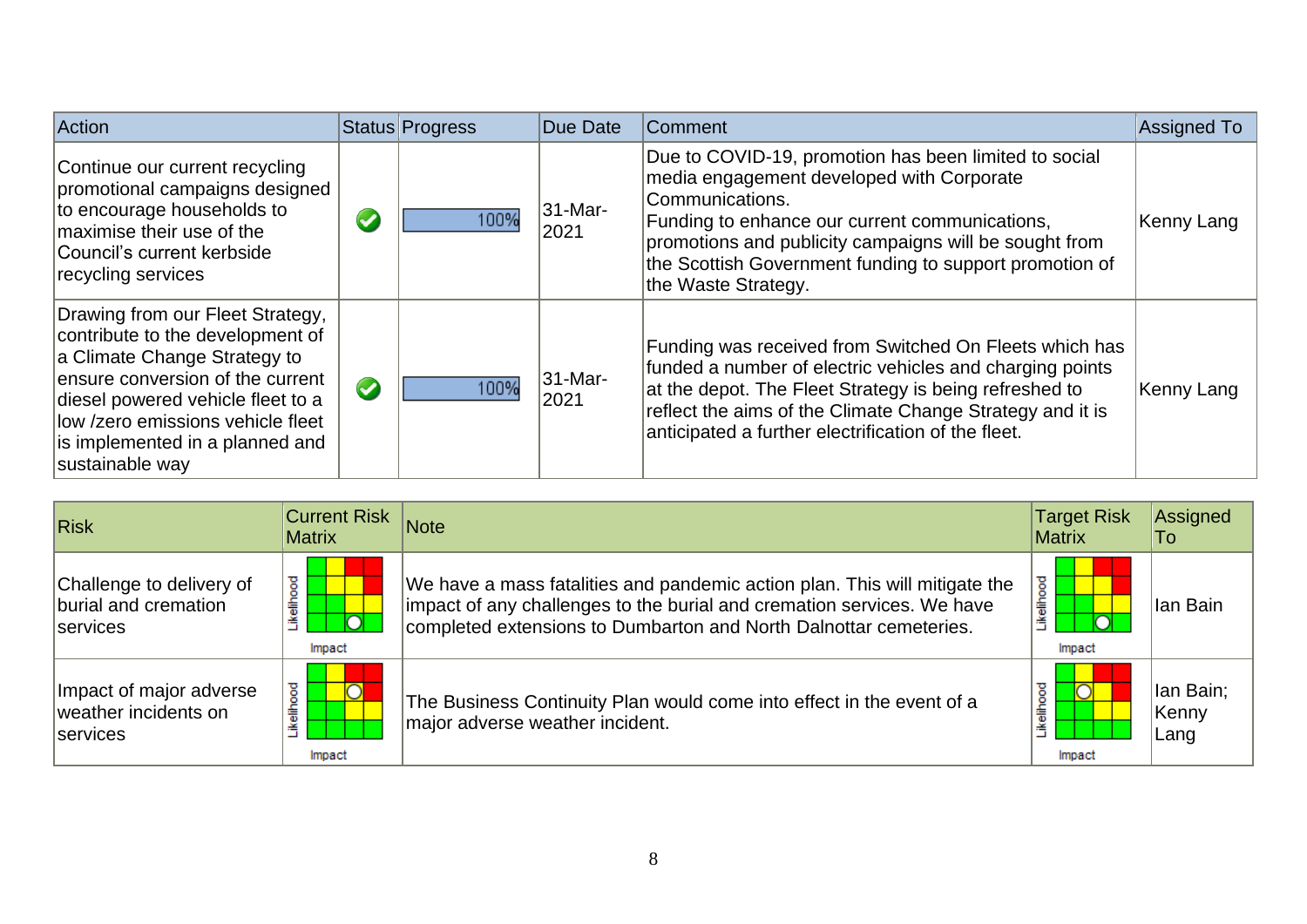| <b>Risk</b>                                                                | <b>Current Risk</b><br><b>Matrix</b> | <b>Note</b>                                                                                                                                                                                                                                                                                                                                                                    | <b>Target Risk</b><br><b>Matrix</b> | Assigned<br>To                                                               |
|----------------------------------------------------------------------------|--------------------------------------|--------------------------------------------------------------------------------------------------------------------------------------------------------------------------------------------------------------------------------------------------------------------------------------------------------------------------------------------------------------------------------|-------------------------------------|------------------------------------------------------------------------------|
| Failure to maintain road<br>network during adverse<br>weather              | Likelihood<br>Impact                 | Status maintained. Cyclical maintenance undertaken to mitigate risks.                                                                                                                                                                                                                                                                                                          | Likelihood<br>Impact                | Raymond<br>Walsh                                                             |
| Failure to manage and<br>maintain the road network<br>effectively          | ikelihood<br>Impact                  | No change to the risk assessment. The service continued to address<br>urgent defects throughout the pandemic.                                                                                                                                                                                                                                                                  | Likelihood<br>Impact                | Gail<br>Macfarlane                                                           |
| Inability to deliver priority<br>services as a result of fuel<br>shortages | <b>kellhood</b><br>Impact            | Council participates in the Scottish Government Liquid Fuels Framework<br>and contributes to the work of the Scottish Government Fuel Resilience<br>Group.                                                                                                                                                                                                                     | Likelihood<br>Impact                | Kenny<br>Lang                                                                |
| <b>Councils Assets</b>                                                     | <b>ikelihood</b><br>C<br>Impact      | January 2021 Update, although budgets and asset management plans<br>remain in place for management of Council Assets, it should be noted that<br>COVID has impacted early year progress on programmes but not to the<br>extent that would adversely affect the risk. Further COVID disruptions have<br>inhibited full delivery of programmes that manage/invest in the assets. | .ikelihood<br>Ō<br>Impact           | Craig<br>Jardine;<br>Michelle<br>Lynn; Gail<br>Macfarlane<br>; Alan<br>Young |